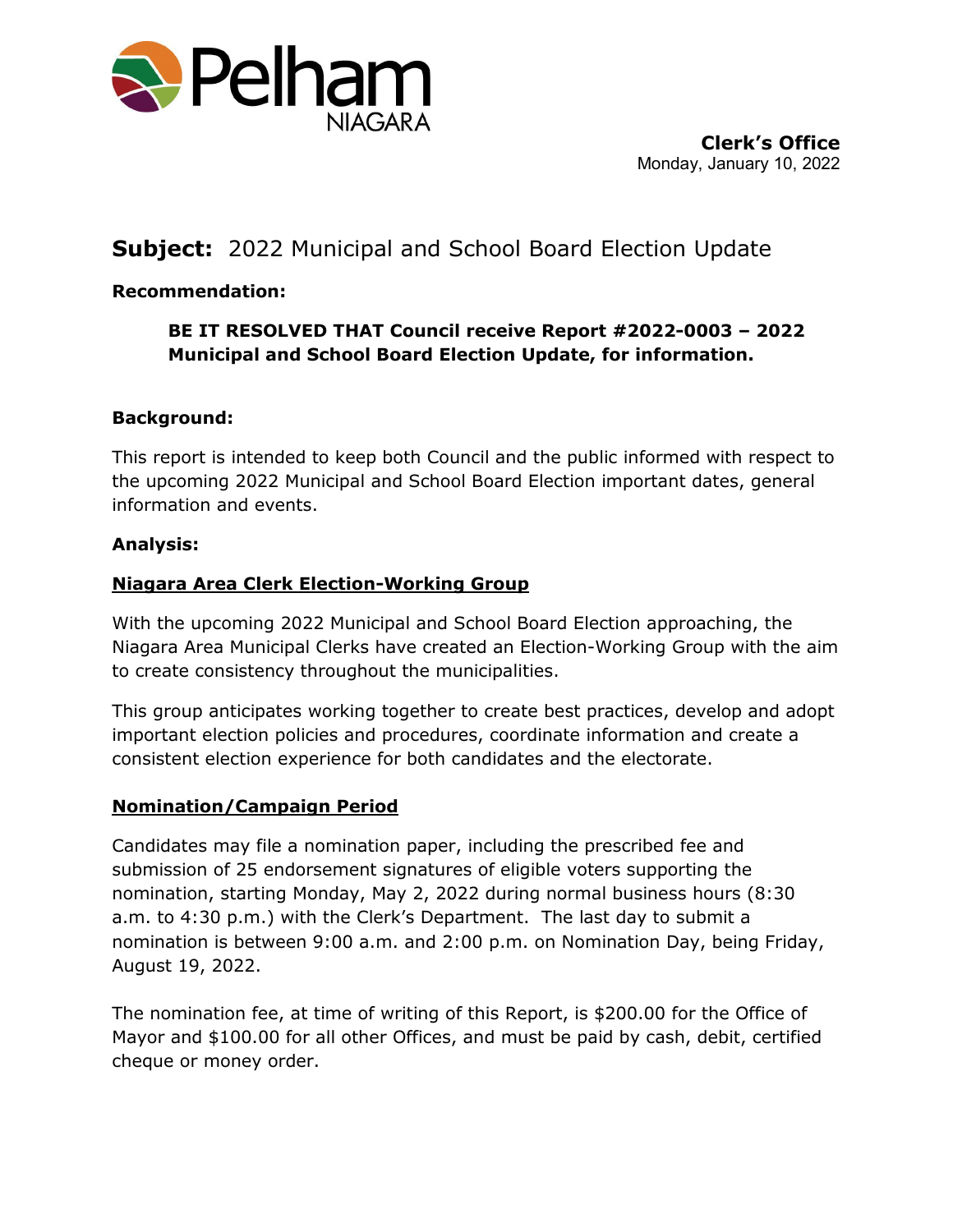A candidate's campaign period begins when the candidate has filed the nomination form and ends on December 31, 2022. Alternative time periods are in effect if the candidate withdraws the nomination.

#### **Nomination Requirements**

The *Municipal Elections Act* states a person may be nominated for an office only if as of the day the person is nominated:

- He or she is qualified to hold that office under the Act that creates it; and
- He or she is not ineligible under this or any other Act or otherwise prohibited by law to be nominated for or to hold the office.

The *Municipal Elections Act* requires that nominations for Members of Council (not school board) be endorsed by at least 25 persons. Certain requirements must be met, including:

- A person endorsing a candidate must be eligible to vote on the date of endorsement;
- A person endorsing may endorse more than one nomination;
- Endorsements will be in the form of a prescribed declaration;
- Should the nominee file for a different office on the same Council (withdraw previous nomination), further endorsements are not required;
- Prescribed Nomination/Endorsement forms will be made available once finalized by the Province; and
- Original signatures are required to be filed with the Clerk.

The Clerk's Department will be creating 'nomination packages' for those interested in being a candidate for the 2022 Municipal and School Board Election. These packages are expected to be prepared and ready for pick up early spring.

## **Nomination Day: Friday, August 19, 2022 (9:00 a.m. to 2:00 p.m.)**

The *Municipal Elections Act* states Nomination Day for a regular election is the third Friday in August in the year of the election therefore Friday, August 19, 2022 is Nomination Day. On Nomination Day, nominations may only be filed between 9 a.m. and 2 p.m.

Friday, August 19, 2022 is also the deadline for withdrawing nominations. If a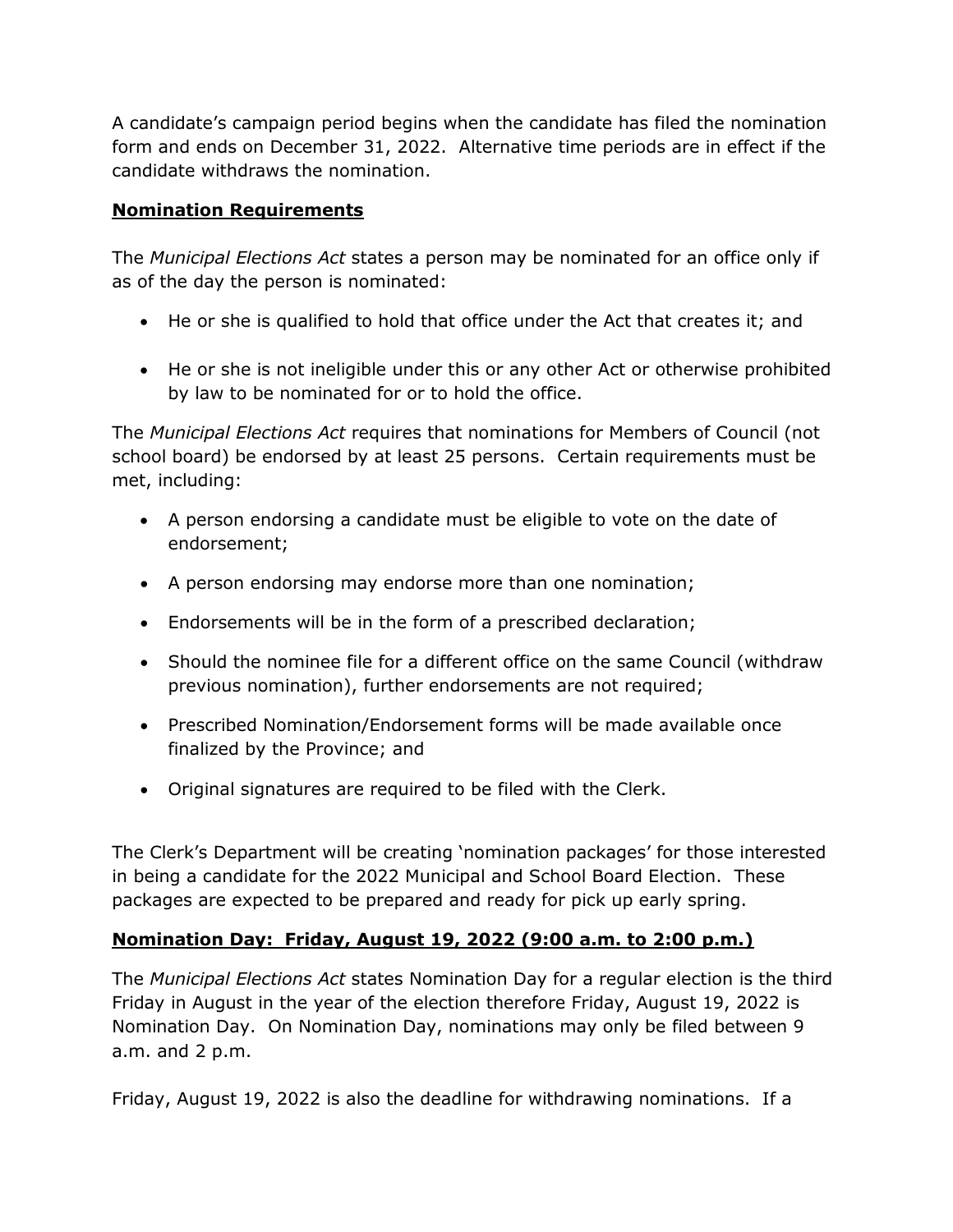candidate wishes to withdraw, this is required to be done in writing on the prescribed form no later than 2:00 p.m. on Nomination Day.

## **Third Party Advertising**

Third Party Advertisers may register, in the prescribed form, with the Clerk starting Monday, May 2, 2022 up to Friday, October 21, 2022 during normal business hours (8:30 a.m. to 4:30 p.m.).

A third party advertisement is messaging that supports or opposes a candidate, or a question on the ballot. It does not include issue-based advertising. Advertising that does not cost money to post or broadcast is not considered third party advertising. However, it is important to note that individuals, corporations and unions will need to register with each municipality where they are advertising. Third party advertising is to be done independent of candidates and cannot be a candidate, and most campaign financing rules that apply to candidates will also apply to third party advertisers. Spending limits will be applicable, as will contribution limits.

The Clerk's Department will be creating 'third party advertiser registration packages' for those interested in being a Third Party Advertiser for the 2022 Municipal and School Board Election. These packages are expected to be prepared and ready for pick up early spring.

## **Campaign Finances**

The *Municipal Elections Act* regulates campaign financing to ensure rules are consistent, transparent, accountable, fair and follow modern election finance practices. Corporations and trade unions are not allowed to contribute to municipal election campaigns, including council and school board elections. Spending limits for parties and expressions of appreciation after voting day are also enacted.

Self-funding limits for municipal council candidates are in place and are based on the number of electors voting for the office, to a maximum of \$25,000.

The Clerk will review all contributions reported and prepare a report if a contributor appears to have exceeded a contribution limit, and the report would be forwarded to the Compliance Audit Committee.

## **2022 Municipal Election Awareness Campaign**

The Clerk's Department is currently working on an 'election awareness campaign' with the goal of increasing general election awareness and increase voter turnout.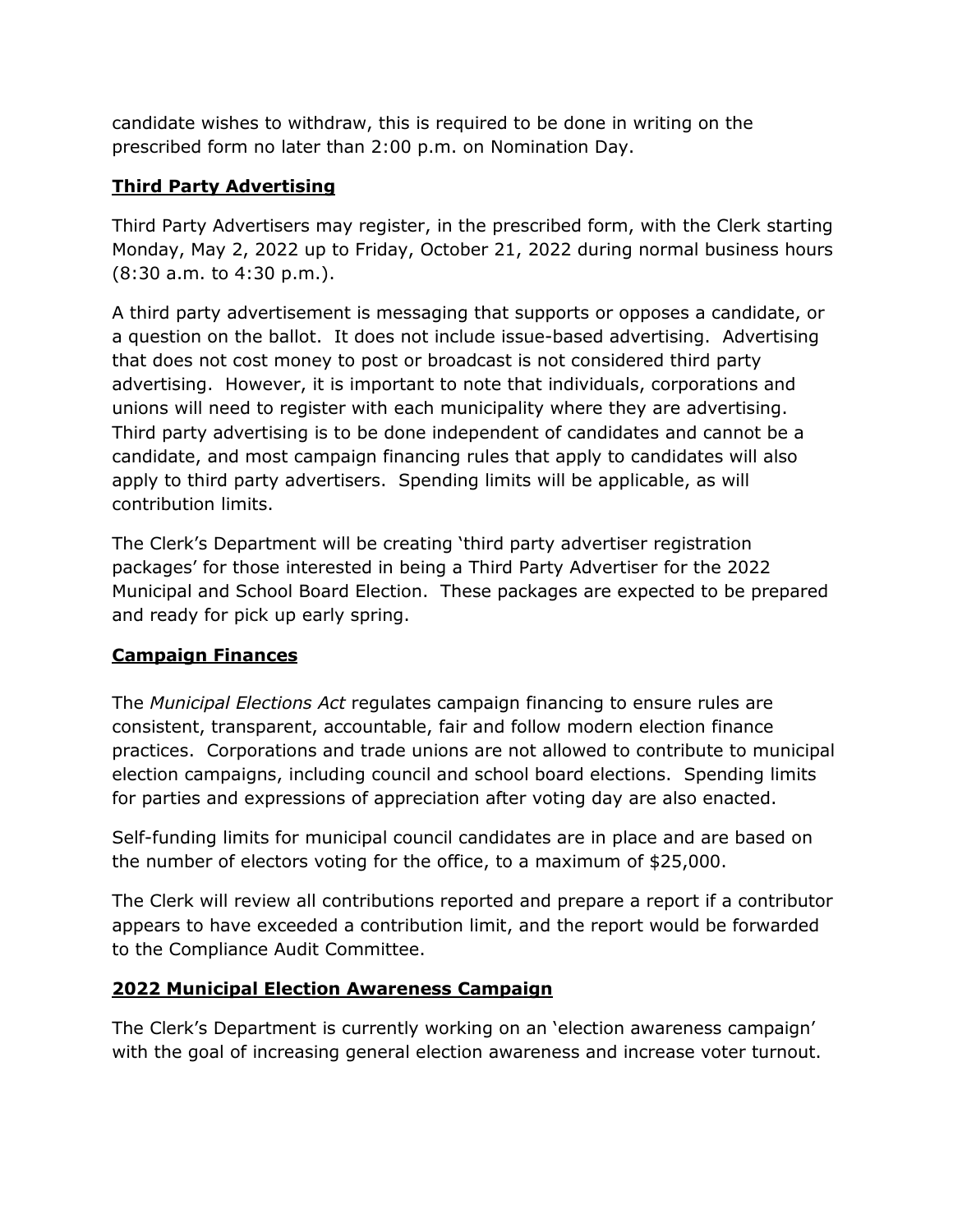Starting in January until mid-October 2022, all Town outgoing mail will include the Town's 2022 Election Logo, with the Town's election website. It is estimated that approximately 39,000 envelopes, with the logo, will be used in mail outs from January-October 15, 2022.

The Clerk's Department is also exploring the opportunity of creating customized print media to be delivered to every residence in Pelham to provide information on how to become a candidate and promoting working the election. Additional print media, such as tax inserts and newspaper advertisement are expected to be leveraged.

In addition to traditional print media, the Clerk's Department will leverage the Town's social media and website to introduce an election QR code to further promote election awareness.

## **Election Workers:**

The Clerk's Department will begin the recruitment process for 2022 Municipal and School Board Election workers during the first quarter of 2022.

The Clerk's Department is planning to hire a part-time, temporary Election Coordinator to aid in the management and administration of the 2022 Municipal and School Board Election from the Election Budget. The cost of this position will be borne by the existing election budget.

This position will provide the Clerk's Department with valuable assistance throughout the election preparation process, Election Day and with election wrap-up tasks. The estimated expense for this position from the Election Budget is roughly \$18,663; see the following chart below for the estimated salary breakdown.

The Clerk understands, from the Niagara Area Clerk Election-Working Group, that all Niagara municipalities are planning to hire for this or a similar position. Many Niagara area municipalities, such as Welland, Niagara Falls and Lincoln, have already begun their recruitment process.

## **Election Coordinator – Salary Estimate**

| <b>Month</b>                      | <b>Estimated Average</b><br><b>Hours Per Week</b> | <b>Number</b><br>of Weeks | <b>Estimated</b><br><b>Cost</b> |
|-----------------------------------|---------------------------------------------------|---------------------------|---------------------------------|
| April 2022 - August 2022   15 hr. |                                                   | 22 weeks                  | \$9,240.00                      |
|                                   | 25 hr.                                            | 10 weeks                  | \$7,000.00                      |

*\*based on \$28.00 hr*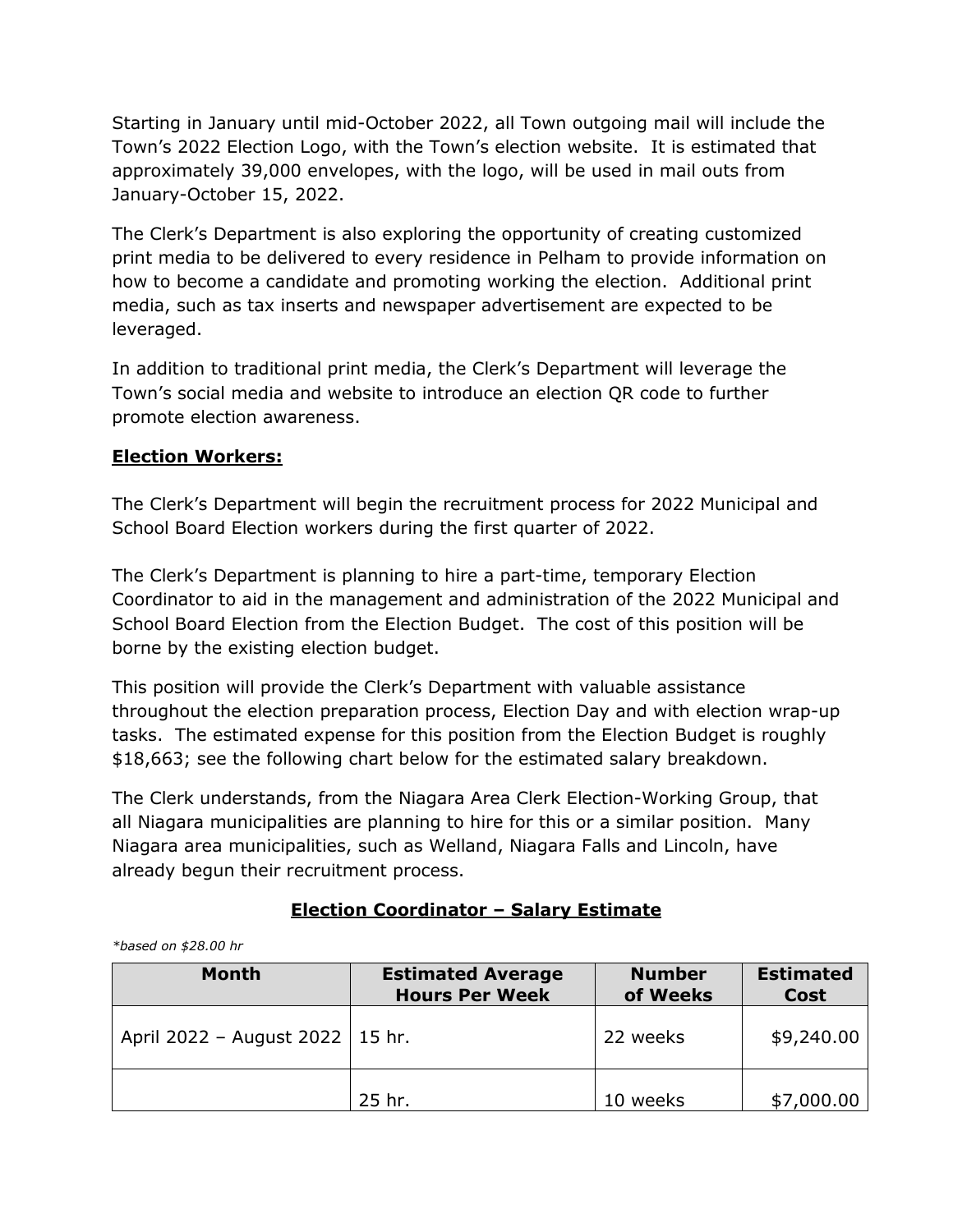| (includes attendance at farmers<br>market, full day attendance at<br>advance polls and on election day) |  |            |             |
|---------------------------------------------------------------------------------------------------------|--|------------|-------------|
| Total                                                                                                   |  |            | \$16,240.00 |
| Plus Benefits or pay in lieu (estimated at 15%)                                                         |  | \$2,423.00 |             |
| <b>Estimated Grand Total</b>                                                                            |  |            | \$18,663.00 |

The Clerk's Department will also begin the recruitment process for election workers in the first quarter of 2022. Positions for hire will include: Poll Supervisors, Deputy Returning Officers (DRO's), Revision DROs, Float DROs, Vote Tabulator Officer (VTO), Poll Cleaner, Information Clerk and reserve workers. The Clerk's Department will recruit any other position needed should the COVID-19 pandemic warrant such positions, such as Health Screening Officers and Social Distancing Officers. All applicants will be required to complete an application and aptitude test.

## **Voters' List:**

In the fall of 2022 the Clerk's Department will start actively working on updating the voters' list to ensure the most accurate voters' list possible is prepared for the election.

Changes to the voters' list may begin Thursday, September 1, 2022 and continue until the close of voting day being, Monday, October 24, 2022. Applications to amend the Voters' List must be in the prescribed form. The Clerk's Department will also be launching a "voter look-up application" on the Town's municipal website.

The Clerk's Department will also have an "Are You on the Voters' List" booth at the Pelham Farmers' Market Thursday nights in September. The Clerk's Department has found this to be a highly effective way to update the voters' list and increase election awareness.

## **Vote Opportunities (In-Person and Alternative Voting Methods)**

Council for the Town of Pelham approved a hybrid voting approach for the 2022 Municipal and School Board Election comprising of both in-person voting and residents being able to pre-register to receive a 'special on demand mail in ballot'.

The Clerk's Department is currently securing voting locations for both Advance Polls and Election Day. The Clerk's Department are planning to hold three (3) full days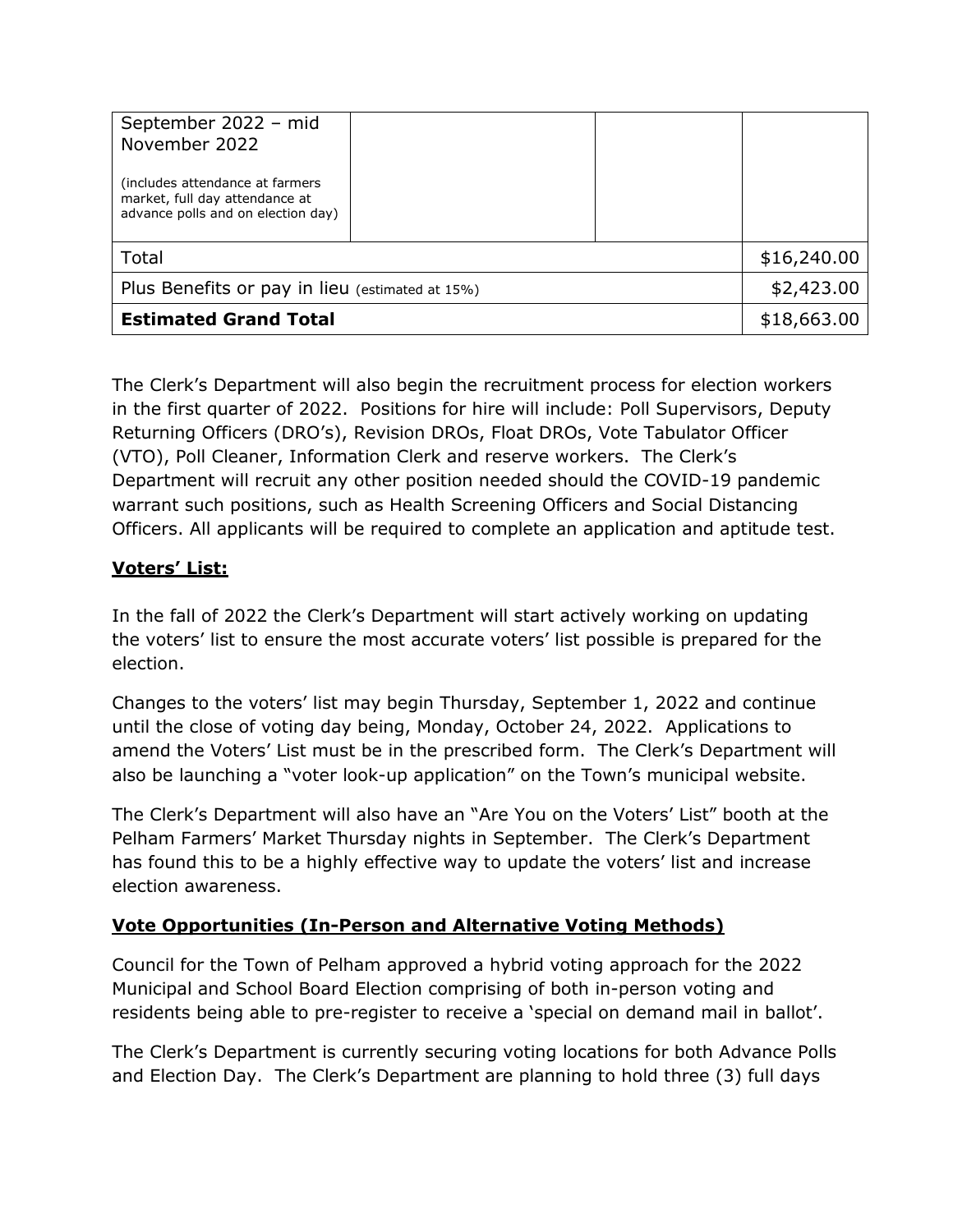of advance in-person voting. The Clerk will announce advance voting dates and locations once dates and locations are finalized.

The Clerk's Department will also be offering the 'special on-demand mail-in ballot' option, which was implemented during the Town's 2020 By-Election. The Clerk's Department will release further details on this voting method when available.

#### **Financial Considerations:**

As this report is for information only, there are no financial considerations.

#### **Alternatives Reviewed:**

As this report is for information only, no alternatives were reviewed.

## **Strategic Plan Relationship: Build Strong Communities and Cultural Assets**

A municipal election is a significant community event which encourages active civic engagement. It is important that the Clerk updates both Council and the community with respect to important election information on a continual basis.

#### **Consultation:**

Brianna Langohr, Human Resources and Health and Safety Coordinator

#### **Other Pertinent Reports/Attachments:**

2022 Municipal and School Board Election: Key Dates

#### **Prepared and Recommended by:**

Holly Willford, B.A. Town Clerk

#### **Prepared and Submitted by**:

David Cribbs, BA, MA, JD, MPA Chief Administrative Officer